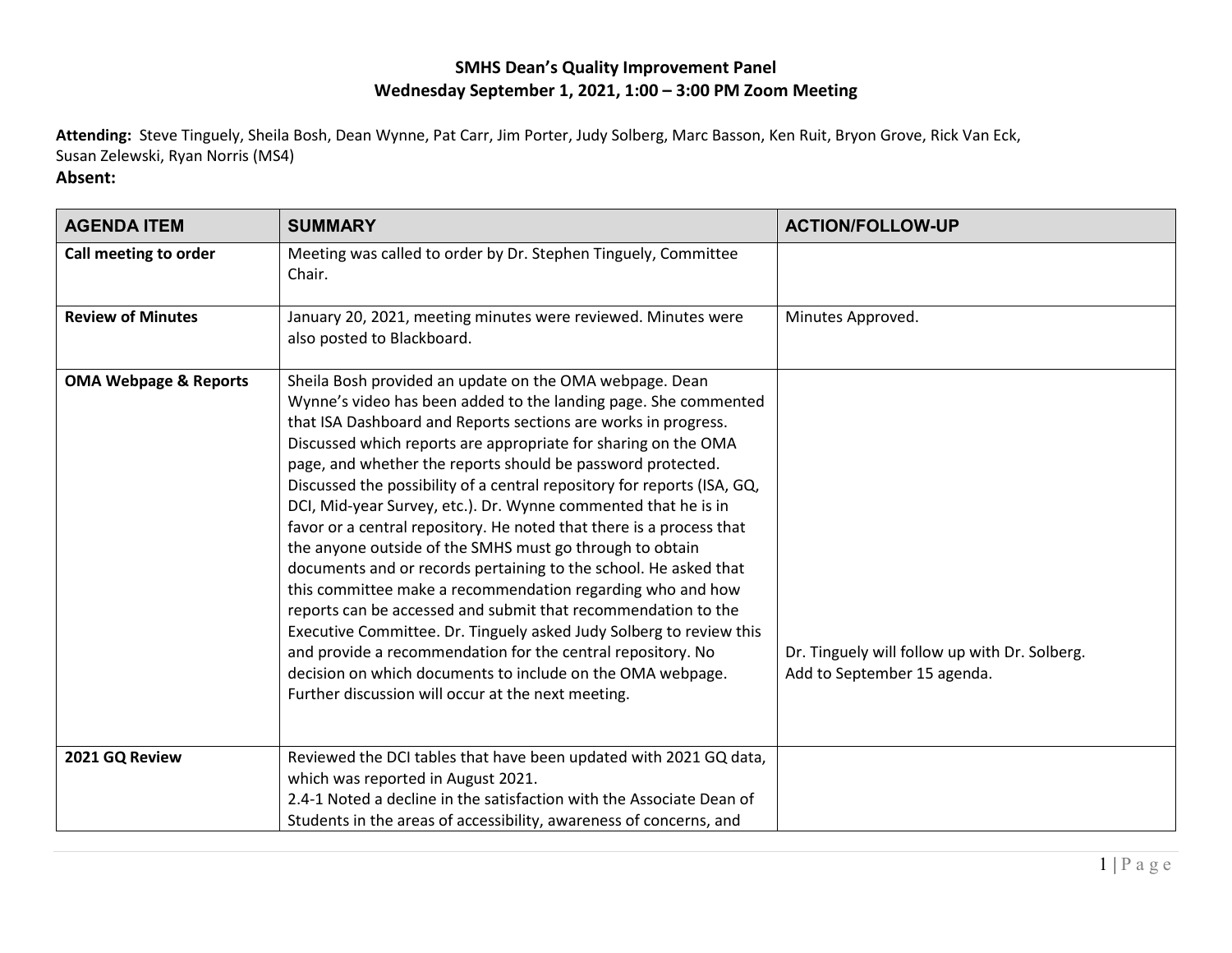| responsiveness. All of which were lower than previous years and         |  |
|-------------------------------------------------------------------------|--|
| below the national average. Noted that the M1's and the M2's were       |  |
| more satisfied than the M4's. Dr. Carr commented that he is puzzled     |  |
| by this as his email signature clearly communicates that he is          |  |
| available 24 hours a day and he includes his cell phone number. He      |  |
| also verbally communicates this to students numerous times per          |  |
| week and reminds them that his office door is always open. Dr.          |  |
| Tinguely commented that it's possible that graduation and COVID         |  |
| are factors in the "unhappiness". Dean Wynne commented that the         |  |
| LCME values the ISA data more than the GQ when there are                |  |
| discrepancies; it is considered timelier than the GQ. He also noted     |  |
| that this is still a big area of concern and requested that any further |  |
| insight from ISA 2 committees be shared with this group.                |  |
| 3.2 Number of students reporting participation in a research project    |  |
| is higher than the previous year, yet still below the 2021 national     |  |
| average. Dr. Tinguely commented that the REMS elective and higher       |  |
| numbers of student participation will hopefully result in higher        |  |
| satisfaction on the ISA2.                                               |  |
| 3.6-1 Student awareness of Mistreatment Reporting Procedures, and       |  |
| Knowledge of Policies - Noted that we are above the national            |  |
| average.                                                                |  |
| 5.8-1 Library Resources - Much improved and now above the               |  |
| national average. Dr. Ruit commented that previous dissatisfaction      |  |
| may be related to study space rather than library resources. It is      |  |
| noted that the interventions to remedy the concerns regarding study     |  |
| space and relaxation space have been successful as the satisfaction     |  |
| rating is now in line with the national average.                        |  |
| 6.3-1a Self Directed Lifelong Learning - Students indicated they are    |  |
| not satisfied with the amount of time for this learning experience.     |  |
| Noted that students may be commenting on the lack of time in            |  |
| general, rather than the time allowed specifically for self-directed    |  |
| learning. Dr. Zelewski recommended adding free text to the              |  |
| upcoming ISA2 survey for those indicating dissatisfaction. This may     |  |
| allow us to gain more insight.                                          |  |
| 7.1-4 Preparation for Residency - Social Sciences in line with the      |  |
| national average.                                                       |  |
|                                                                         |  |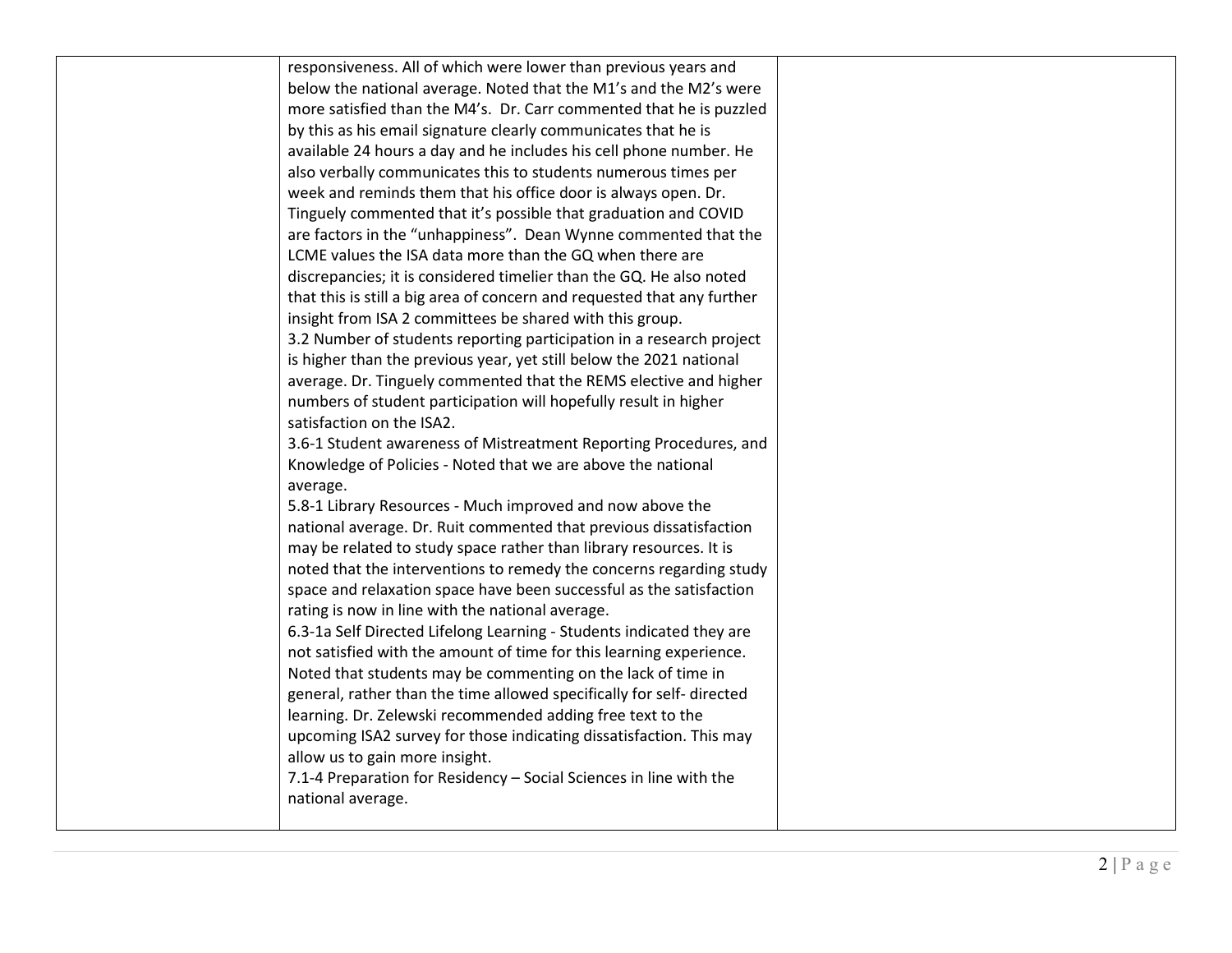|                      | 7.6-3 General Medical Education - Preparation for Residency in<br>students feeling they are prepared to care for patients of different<br>backgrounds is significantly below the national average. Dr. Zelewski<br>commented that the Clinical Committee is addressing this in their<br>discussions.<br>8.0-1 Overall Satisfaction with the Medical Education Program<br>Quality at 74%, National average 89%. Discussed possible reasons for<br>this drop. The Dean asked Dr. Zelewski to explore this with the<br>current 4 <sup>th</sup> year students.<br>9.4-1 Observation of Clinical Skills - History in OB. Dr. Zelewski<br>commented that we can track this in real-time and doesn't view this<br>as a concern.<br>9.8.1 Availability of Final Grades did go beyond the 6-week mark in<br>some areas. Dr. Zelewski commented that she has communicated<br>directly to Department Chairs and Clerkship Directors the<br>expectations of fulfilling their responsibilities in weeks 4 and 5.<br>11.1-1 Academic Advising Counseling satisfaction at 38%. Dr.<br>Zelewski commented that students may have a different<br>interpretation of academic counseling. She is wondering if they are<br>conflating it with career advising. Dr. Van Eck suggested parsing this<br>out in the ISA2 (although this is a required question so the parsing<br>will need to occur through an additional question).<br>Dr. Tinguely commented that the ISA 2 survey will need to be sent<br>out a year after the ISA survey which was sent out November 2020.<br>He recommends that it be sent out the first week of December. Dr.<br>Zelewski requested that Dr. Tinguely forward the document to her as<br>she will be partially responsible for the ISA 2 survey. | Dr. Tinguely will send the GQ Tables to Dr. Zelewski to<br>review. |
|----------------------|---------------------------------------------------------------------------------------------------------------------------------------------------------------------------------------------------------------------------------------------------------------------------------------------------------------------------------------------------------------------------------------------------------------------------------------------------------------------------------------------------------------------------------------------------------------------------------------------------------------------------------------------------------------------------------------------------------------------------------------------------------------------------------------------------------------------------------------------------------------------------------------------------------------------------------------------------------------------------------------------------------------------------------------------------------------------------------------------------------------------------------------------------------------------------------------------------------------------------------------------------------------------------------------------------------------------------------------------------------------------------------------------------------------------------------------------------------------------------------------------------------------------------------------------------------------------------------------------------------------------------------------------------------------------------------------------------------------------------------------------------------------|--------------------------------------------------------------------|
| <b>ISA 2 Updates</b> | Ryan Norris, LCME committee member and ISA Lead provided an<br>update. He and the four ISA 2 committee leads are working on<br>providing communication to the student body which will include a<br>link to the minutes. They are leaning towards using OneDrive for this<br>purpose. Emails will be used for the initial communication and some<br>of the subsequent communications. He also reported that they are                                                                                                                                                                                                                                                                                                                                                                                                                                                                                                                                                                                                                                                                                                                                                                                                                                                                                                                                                                                                                                                                                                                                                                                                                                                                                                                                           |                                                                    |